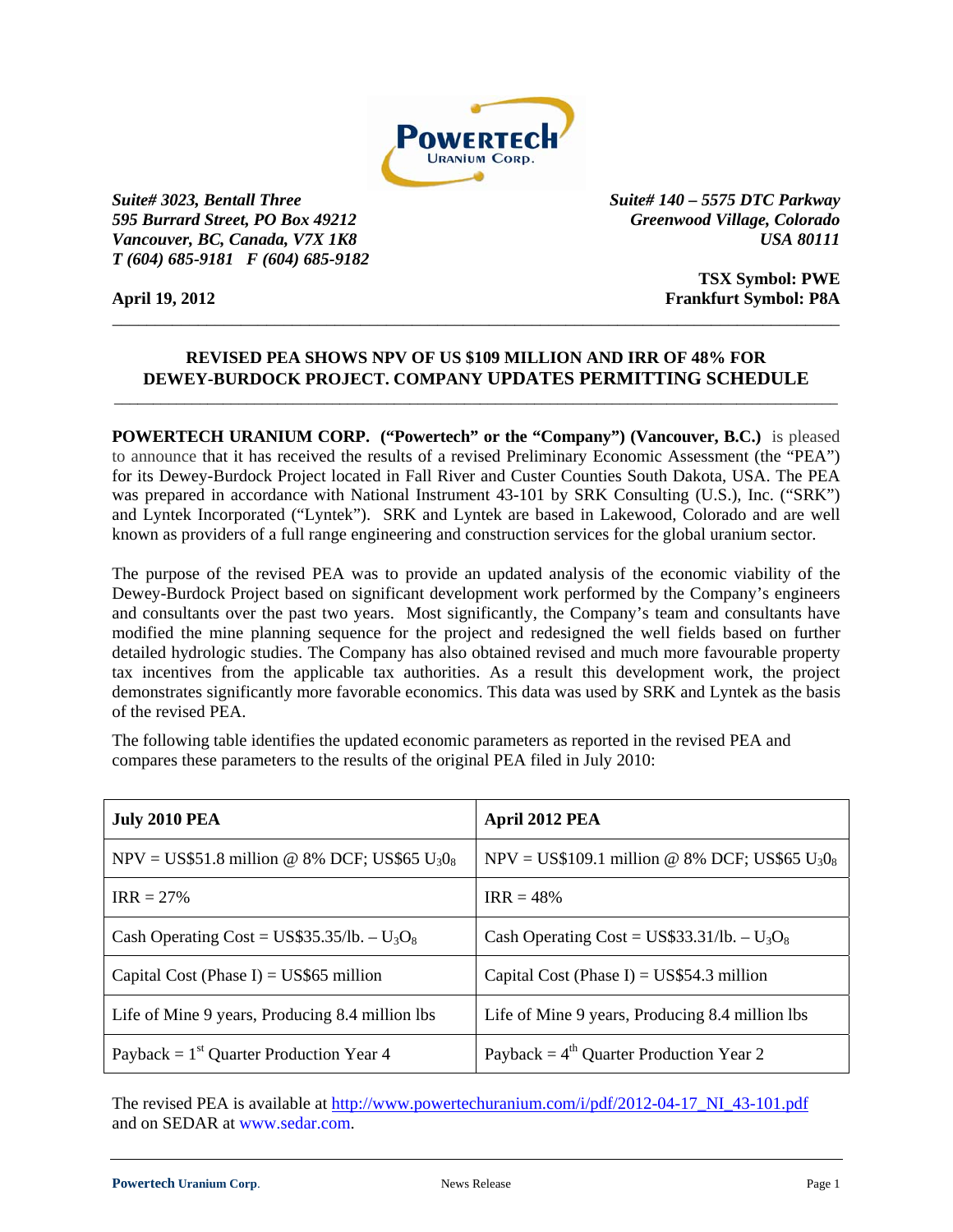The Company is also pleased to report significant progress in advancing the permitting and licensing of the Dewey-Burdock Project. The Nuclear Regulatory Commission ("NRC") has recently released planned dates for completion of studies for the licensing permits. The following table summarizes the best estimates as sent by the NRC staff on April 1, 2012 to the NRC Atomic Safety and Licensing Board:

- Draft License to Powertech in June 2012
- Safety Evaluation Report in August 2012
- Draft Supplemental Environmental Impact Statement ("SEIS") in August 2012
- Final SEIS and License January 2013 May 2013

The other agencies that have oversight of the Dewey–Burdock Project are the U.S. Environmental Protection Agency ("EPA") for the Company's Class III and Class V injection well permits, and the South Dakota Department of Environment and Natural Resources ("DENR") which grants water rights, mining, and other permits. All of these permits are in the advanced stage and based upon discussions with these agencies, Powertech expects that these permits will be forthcoming within the same timeframe as estimated by the NRC for the final NRC License.

Richard Clement, President and CEO of Powertech commented, "Management is pleased with the results of the revised PEA and with the progress made with the NRC and the other agencies on the licensing of the Dewey-Burdock Project. We are also pleased with our in-house team and consultants for their extensive pre-development project planning and design effort, and permitting coordination. It has taken many months of cooperation with the consulting teams and regulatory personnel to reach this advanced level of pre-development. The PEA demonstrates that Dewey-Burdock is one of the best undeveloped uranium deposits in the U.S. Powertech expects to begin development operations upon receipt of all licenses and permits. At this time our best estimate is that construction could begin by midyear 2013. Dewey-Burdock is a new ISR uranium district that has all the earmarks of becoming a new large production center around which many other uranium deposits will be developed".

This news release has been reviewed and approved by Mr. Richard Clement, President and CEO of Powertech, under whose direction the Company's operations are being carried out. Mr. Clement, P.G., MSc. is a Qualified Person as defined by National Instrument 43-101.

## **POWERTECH URANIUM CORP.**

**Per: "***Richard F. Clement"* **Richard F. Clement Jr., President& CEO** 

 **For further information, please contact:** 

**Thomas A. Doyle, CFO, VP Finance Phone : (604) 685-9181 Email : info@powertechuranium.com** 

## *www.powertechuranium.com*

**The TSX has not reviewed and does not accept responsibility for the adequacy or accuracy of the content of this News Release.** 

*Disclaimer for Forward-Looking Information* 

*Certain statements in this release are forward-looking statements, which reflect the expectations of management regarding the Company's ability to obtain a license from the NRC, a permit from the EPA and approval from the DENR for the construction and operation of its Dewey Burdock Project. Forwardlooking statements consist of statements that are not purely historical, including any statements regarding beliefs, plans, expectations or intentions regarding the future. Such statements are subject to risks and uncertainties that may cause actual results, performance or developments to differ materially from those contained in the statements. No assurance can be given that any of the events anticipated by the forwardlooking statements will occur or, if they do occur, what benefits the Company will obtain from them.*